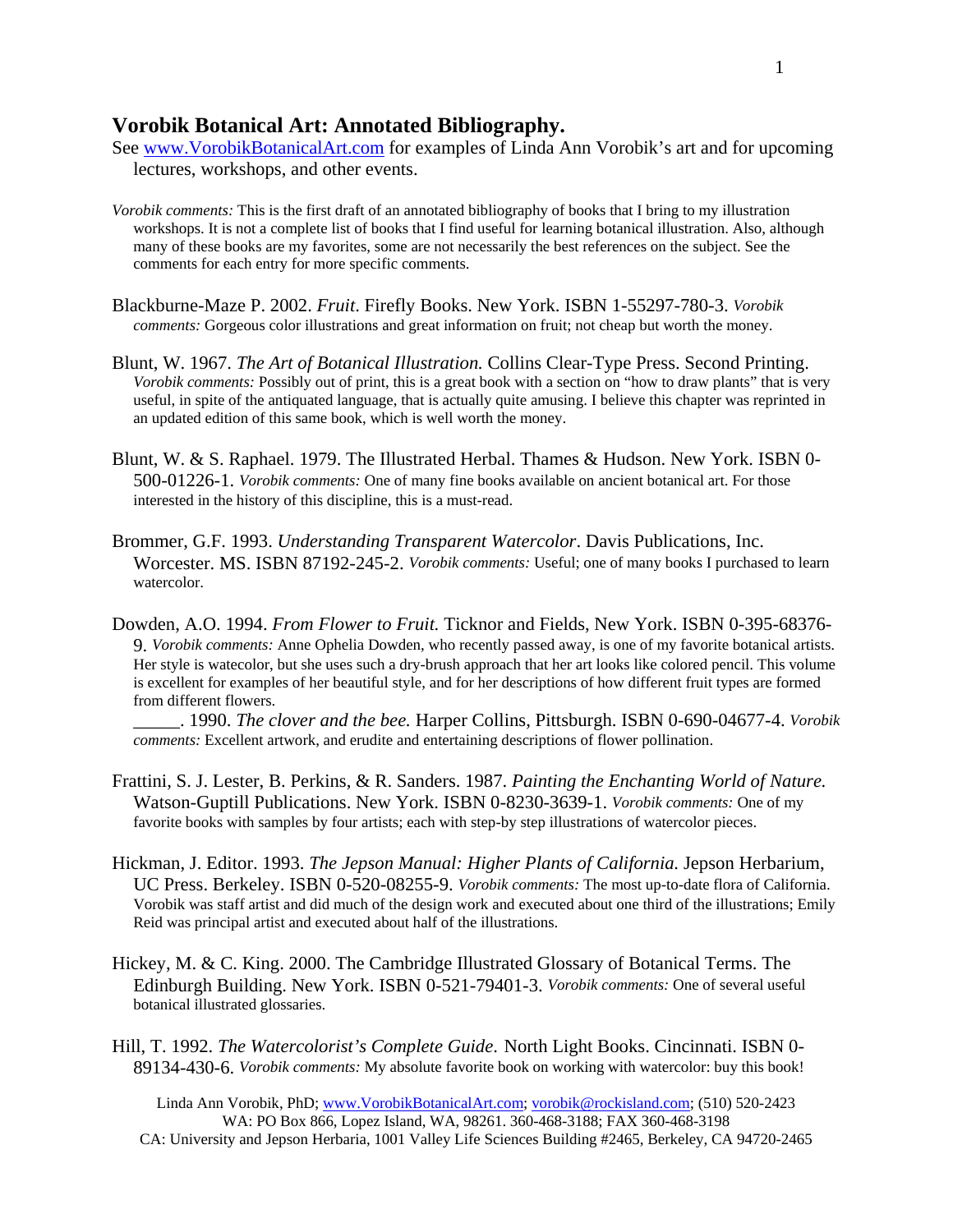- Hodges, Elaine R.S., et al, Editors. 1989. *The Guild Handbook of Scientific Illustration*. Van Nostrand Reinhold, New York. ISBN 0-442-23681-6. *Vorobik comments:* There is a new edition of this book, which can be found on line at the Guild of Natural Science Illustrator's website (I think it is [www.gnsi.org](http://www.gnsi.org/), but you can also find the GNSI link on the "links" page of my website.
- Holden, E. 1977. *The Country Diary of an Edwardian Lady*. Webb & Bower. Exeter. England. ISBN 0-03-021026-7. *Vorobik comments:* Lovely volume...great for inspiration for botanical art in journaling.
- Holmgren, Noel H. and B. Angell. 1986. *Botanical Illustration: Preparation for Publication*. NY Botanical Garden. Bronx. ISBN. 0-89327-272-8. *Vorobik comments:* A useful volume, although somewhat dated, for botanical illustration in the strict sense, for use in scientific books and journals. Bobbi Angell is my favorite botanical artist for pen and ink.
- Jepson, M. 1938. *Biological Drawings with Notes.* Part II. John Murray. London. England. *Vorobik comments:* A fascinating lab manual that was given to me...I would be very surprised if you could even find this volume.
- Johnson, C. 1989. *Drawing and Painting from Nature*. Design Press. New York. ISBN 0-8306- 5502-6. *Vorobik comments:* My favorite book for ideas on nature sketching and journaling.
- Judd, W.S., C.S. Campbell, E.A. Kellogg, P.F. Stevens. 1999. *Plant Systematics: A Phylogenetic Approach*. Sinauer Associates, Inc. Sunderlind, MA. ISBN 0-87893-404-9. *Vorobik comments:*  One of several excellent taxonomy textbooks; this volume includes two Vorobik illustration plates.
- Lewis, D. 1983. Watercolor Painting Techniques. Watson-Guptill Publications. New York. ISBN 0-8230-5669-4. *Vorobik comments:* One of several books I purchased to learn how to paint with watercolor.
- Mee, M. 1988. *In Search of Flowers of the Amazon Forest*. Nonesuch Expeditions, Ltd. Suffolk. England. ISBN 1-869901-08-8. *Vorobik comments:* An inspiring read and lovely book. Margaret Mee is my favorite color botanical artist.
- Warr. M. 1990. *Painting Detail in Watercolour and Other Water-Based Media.* David and Charles Publishers. Devon. ISBN 0-7153-9405-3. *Vorobik comments:* One of several books I purchased to learn how to paint with watercolor.
- West, K. 1983. (Paperback) *How to Draw Plants: The Techniques of Botanical Illustration*. Watson-Guptill Publications. New York. ISBN 0-8230-2356-7. *Vorobik comments:* The number one book that I would recommend for learning how to draw plants. Also wonderful examples of pen and ink shading, although he works with light coming from the upper right, contrary to the standard of light from the upper left.

 \_\_\_\_\_. 1991. *Painting Plant Portraits: A Step-by-Step Guide*. Timber Press. Portland. ISBN 0-88192-372-9. *Vorobik comments:* An excellent book for learning botanical watercolor, although West's style is to first lay down a value study of neutral tint (a gray color), and then apply the color layers. This gives the appearance of a colored black-and-white photograph, and dulls the color.

Linda Ann Vorobik, PhD; www.VorobikBotanicalArt.com; vorobik@rockisland.com; (510) 520-2423 WA: PO Box 866, Lopez Island, WA, 98261. 360-468-3188; FAX 360-468-3198 CA: University and Jepson Herbaria, 1001 Valley Life Sciences Building #2465, Berkeley, CA 94720-2465